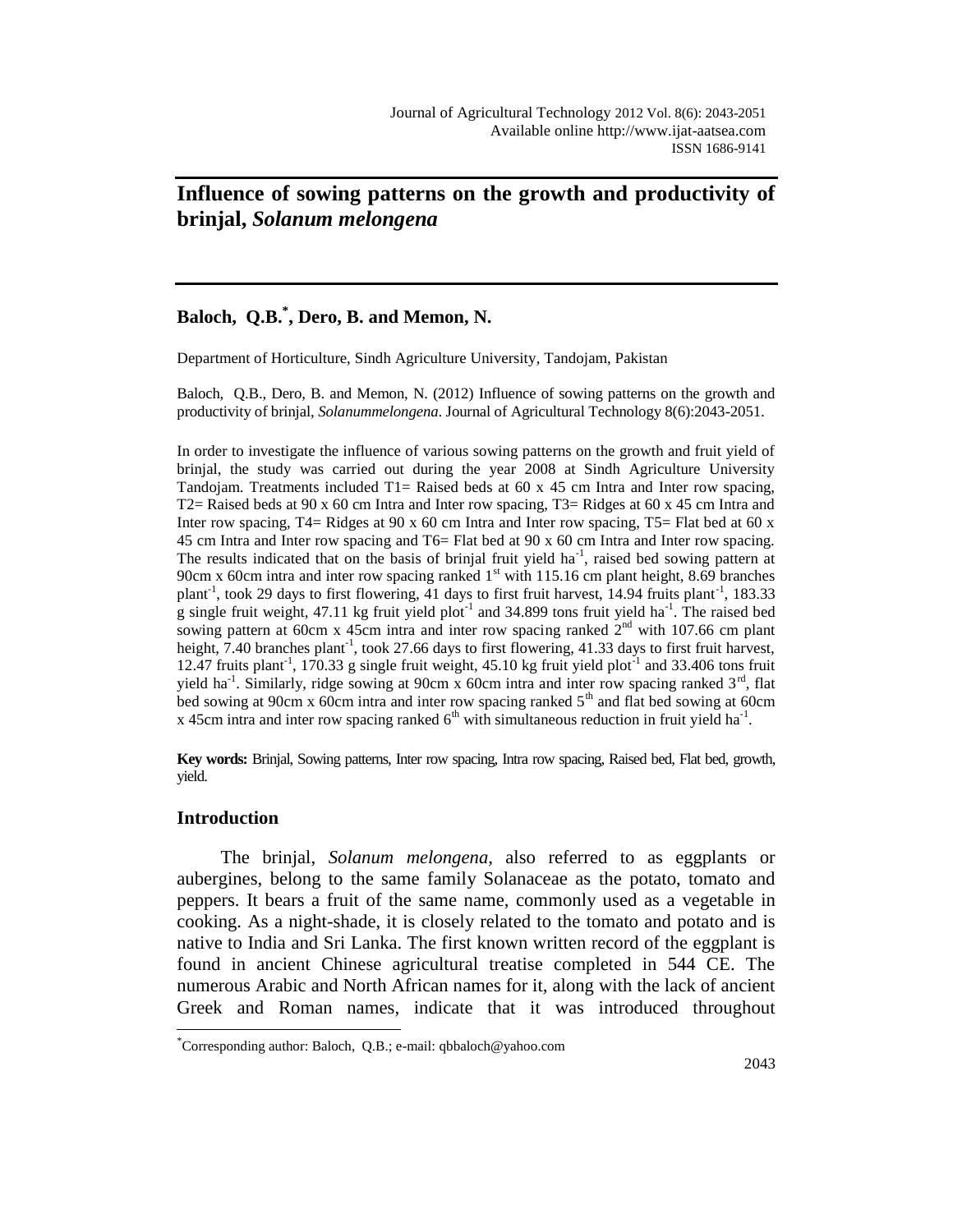th[eMediterranean](http://en.wikipedia.org/wiki/Mediterranean) area by the [Arabs](http://en.wikipedia.org/wiki/Arabs) in the early [Middle Ages](http://en.wikipedia.org/wiki/Middle_Ages) (Fuchsia, 2006 and Wikipedia, 2008).

The plant flourishes in hot climates, but cannot tolerate drought. Brinjals are sensitive to cold weather and are damaged easily by frost. In a crop rotation system, they are grouped in the fruit group (tomatoes, peppers, chillies and potatoes). Because of the crop's high yield, only a few plants (6) are needed to feed a family. Brinjals are low in calories, contain mostly water with some protein, fibre and carbohydrates and no fats. The planting of brinjal may be in 75 cm apart rows better on ridges or raised beds. Soil may be turned using a garden fork to ensure proper aeration of soil and to work in plant rests and weeds into the soil. Brinjals do extremely well in soil with high humus content and the optimum soil pH ranges between 6.5 and 7.5, while water pH may be between 5.5 and 7.0. The nutritive components in 100 g of edible portion of brinjal component composition calories 24.0, moisture 92.7%, carbohydrates 4.0 g, Protein 1.4, Fat 1.3 g, oxalic acid 18.0 mg, calcium 18.0 mg, magnesium (mg) 47.0, iron 0.6 mg, sodium 3.0 mg, copper 0.17 mg, potassium 2.0 mg, sulphur 44.0 mg and chlorine 52.2 mg (Fuchsia, 2006 and Benedictos, 2007). The production of eggplant is highly concentrated, with 93 percent of output coming from seven countries. China is the top producer (55% of world output) and India is second (28%); Egypt, Turkey, and Japan round out the top producing nations. United States is the 20th largest producer. More than 4 million acres (16,000 km²) are devoted to the cultivation of eggplant in the world (USDA, 2007).

In Pakistan, the area under brinjal during the years 2005-06 and 2006-07 was 8864 and 8480 hectares with a production of 88434 and 86528 tons, while the area under brinjal crop in Sindh province during these years was 2043 and 1553 hectares with a production o f11824 and 9189 tons. There was a sharp decline in area and production of brinjal during the year 2006-07 as compared to preceding year. This decline was probably associated with shortage of irrigation water and problems with the availability of seed nursery (GOP, 2008).

Pakistan is an agricultural country, but unfortunately average farmer is yet to know about the advanced crop production technologies in result, the average yield per unit area of brinjal achieved in our country and particularly in Sindh province is very low. It can be improved, if proper package of production technology is adopted by the average vegetable grower. Although brinjal is cultivated almost in all parts of Pakistan, but little work has been done in Pakistan on knowing the methods of cultivation and crop raising patterns to get the fruit production with reduced cost of production as in the case of developed vegetable growing countries of the world. The studies (Fuchsia, 2006) showed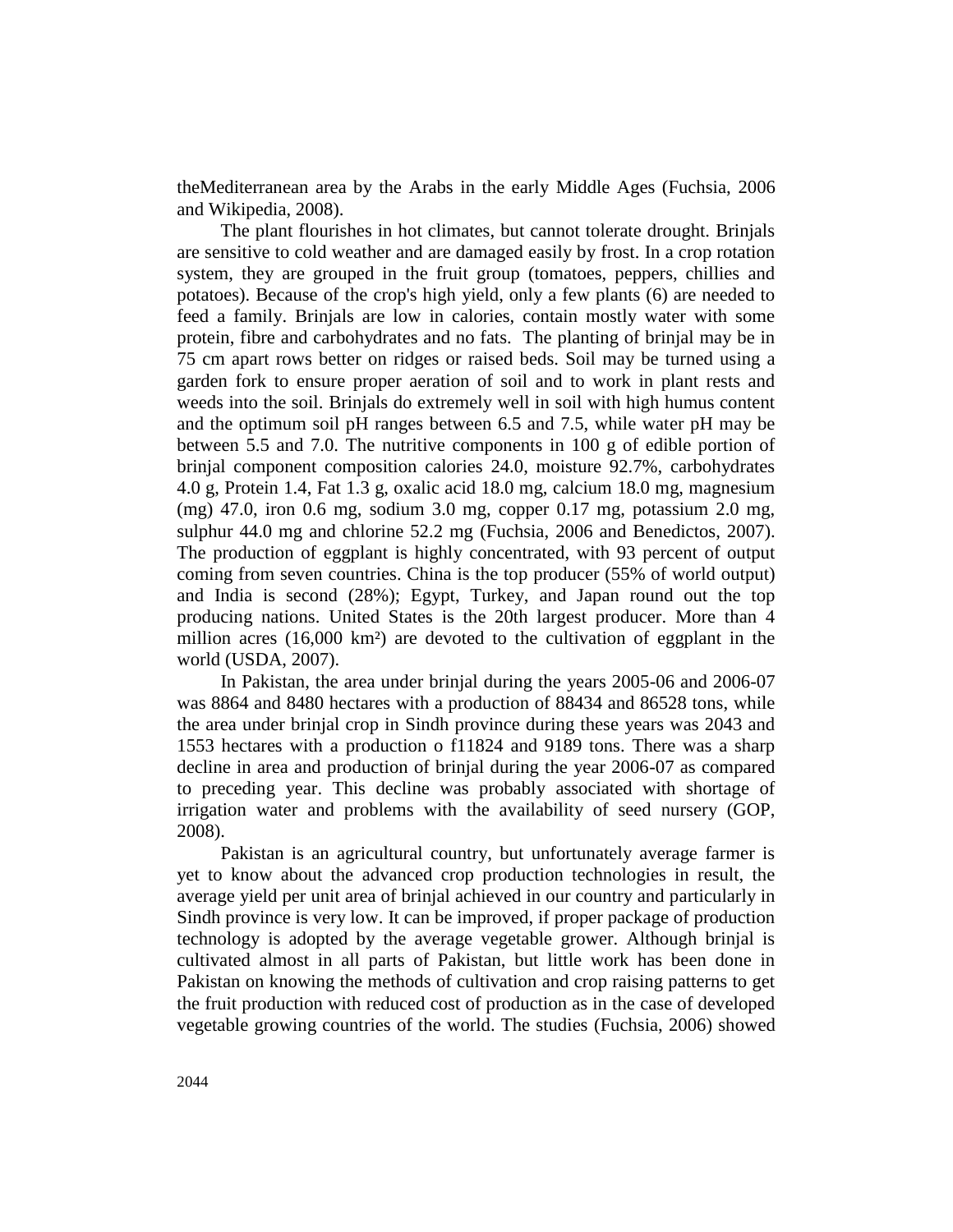that spacing of 45 cm to 60 cm between plants, depending on cultivar, and 60 cm to 90 cm between rows under ridge system produced high fruit yields. Keeping the above facts in mind, the experiment was conducted to investigate the influence of various sowing patterns on the growth and fruit yield of brinjal variety "Black Beauty".

#### **Materials and methods**

The experiment was conducted during the year 2008 in a three replicated randomized complete block design (RCBD), preparing 18 sub-plots and each measuring 4.5m x 3m (13.50m 2). For raising nursery, the seed of variety "Black Beauty" from the seed market of Hyderabad, and sown in the second week of March. When the seedlings were one and half month old, the transplanting was carried out on  $28<sup>th</sup>$  April, 2008. The irrigation was applied initially just before transplanting, and afterwards when felt necessary. Following the study plan, the land was in off-season (February-March). Initially, the hard pan of the experimental soil was removed by running disc plow and left for 15 days. Later, the clods were crushed using tractor drawn clod crusher, and leveling was performed. These field operations were performed to make the soil leveled to receive irrigation water uniformly. Moreover, eradication of weeds was ensured before applying the soaking dose. After application of soaking dose, the experimental land was once again examined whether it is leveled uniformly; and spots and bund sides found raising were leveled to reach the irrigation water feasibly and evenly in all the plots. After soaking dose, when the land came in condition, the plots were finally prepared by giving separation strips and forming feeding channels. NPK fertilizers were applied at the recommended dose of  $100-100-75$  kg ha<sup>-1</sup>. Nitrogen was applied in the form of Urea (46%) in three splits, while phosphorus and potash were applied in the form of SSP (18  $\%P_2O_5$ ) and muriate of potash. All P and K alongwith  $1/3^{rd}$  of N was done at the time of sowing, while the remaining N was divided into two splits and applied at first and third irrigations, respectively. Irrigations were applied as per the schedule. The recommended cultural practices were performed in all the subplots. Five plants in each treatment were selected at random to record observations. These sample plants were labeled and numbered for differentiation. The data so collected were tabulated replication-wise on basis of five randomly selected plants, and then averages were worked out. Statistical analysis of the data was done to discriminate the superiority of treatment means, using L.S.D (Least Significant Differences) test, as per the statistical methods developed by Gomez and Gomez (1984). All the statistical tests were performed by using Mstat-C Micro-Computer Statistical Software.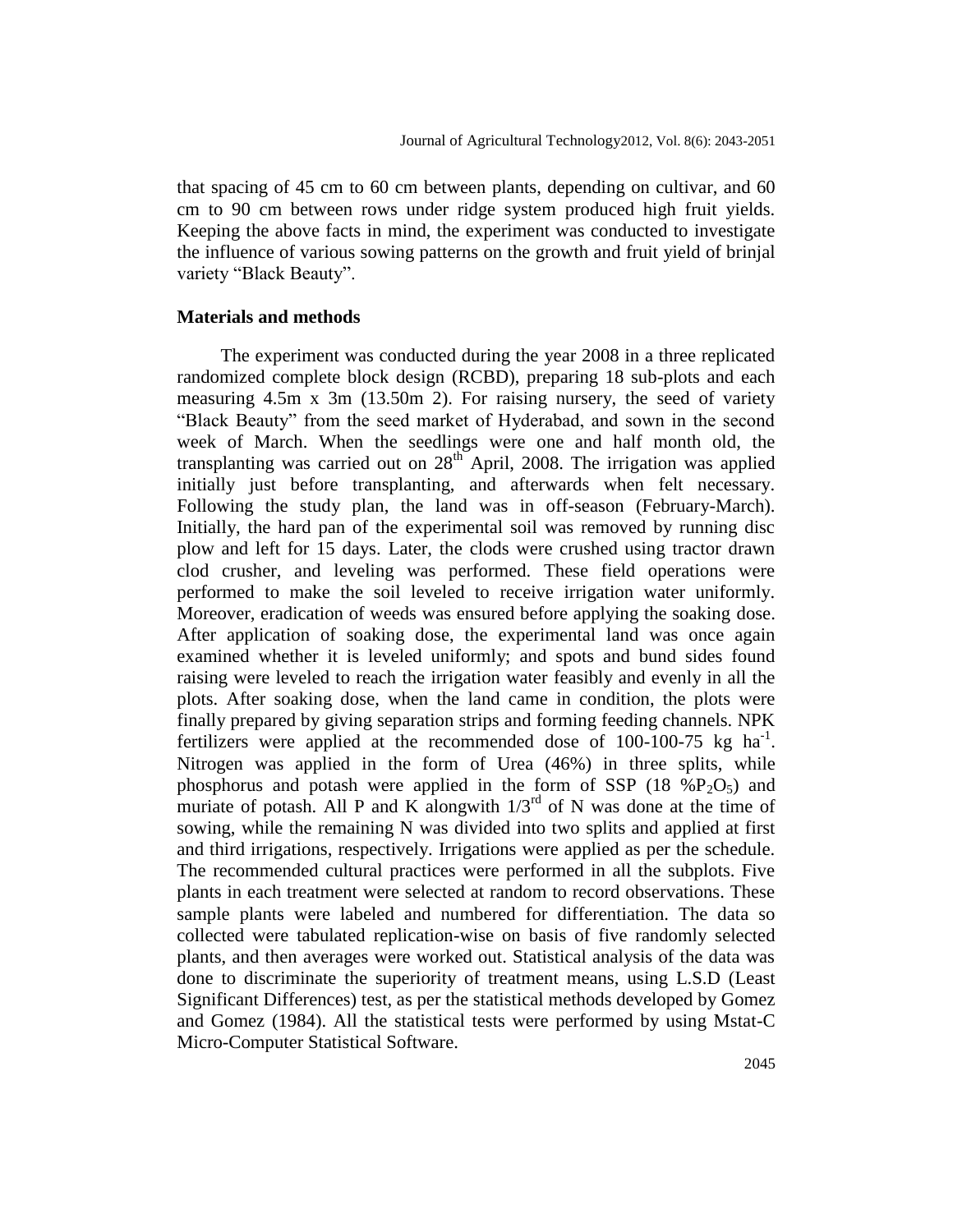# **Results**

#### *Plant height (cm)*

The brinjal transplanted on raised beds at 90cm x 60cm intra and inter row spacing produced averagely tallest plants of 115.66 cm, followed by the transplanting on ridges at 90cm x 60cm intra and inter row spacing with average plant height of 111.00 cm. Similarly, the plant height averaged at 107.66 cm when the brinjal was transplanted on raised beds at 60cm x 45 cm intra and inter row spacing system, closely followed by transplanting on ridges at 60cm x 45cm intra and inter row spacing with average plant height of 106.67 cm. The plant height was markedly reduced to 103.00 cm when brinjal was transplanted on flat bed system at 90cm x 60cm intra and inter row spacing, while the lowest plant height of 97.33 cm was recorded also under the flat bed sowing system at 60cm x 45cm intra and inter row spacing (Table-1).

#### *Number of branches plant-1*

It is apparent from the results that the brinjal transplanted on raised beds at 90cm x 60cm intra and inter row spacing resulted in maximum number of branches  $(8.69 \text{ plant}^{-1})$ , followed by the transplanting on ridges at 90cm x 60cm intra and inter row spacing and brinjal transplanted on raised beds at 60cm x 45cm intra and inter row spacing with 7.42 and 7.40 average number of branches plant<sup>-1</sup>, respectively. Similarly, the number of branches was reduced to 6.63, when the brinjal was transplanted on ridges at 60cm x 45 cm intra and inter row spacing system, closely followed by transplanting in flat bed at 90cm x 60cm intra and inter row spacing with 6.47 average number of branches plant-<sup>1</sup>. The number of branches was considerably reduced to its minimum (5.81) plant-1 ), when brinjal was transplanted on flat bed system at 60cm x 45cm intra and inter row spacing (Table-1).

### *Number of days taken to first flowering*

It can be seen from the results (Table-1) that the brinjal transplanted on raised beds at 90cm x 60cm intra and inter row spacing, ridges at 90cm x 60cm intra and inter row spacing, flat bed at 90cm x 60cm intra and inter row spacing and flat bed at 60cm x 45cm intra and inter row spacing took equally 29.00 days to first flowering, respectively. However, brinjal transplanted on ridges at 60cm x 45cm intra and inter row spacing resulted first flowering averagely in 28.66 days, while transplanting on raised beds at 60cm x 45cm intra and inter row spacing took minimum (27.66) days on average to first flowering.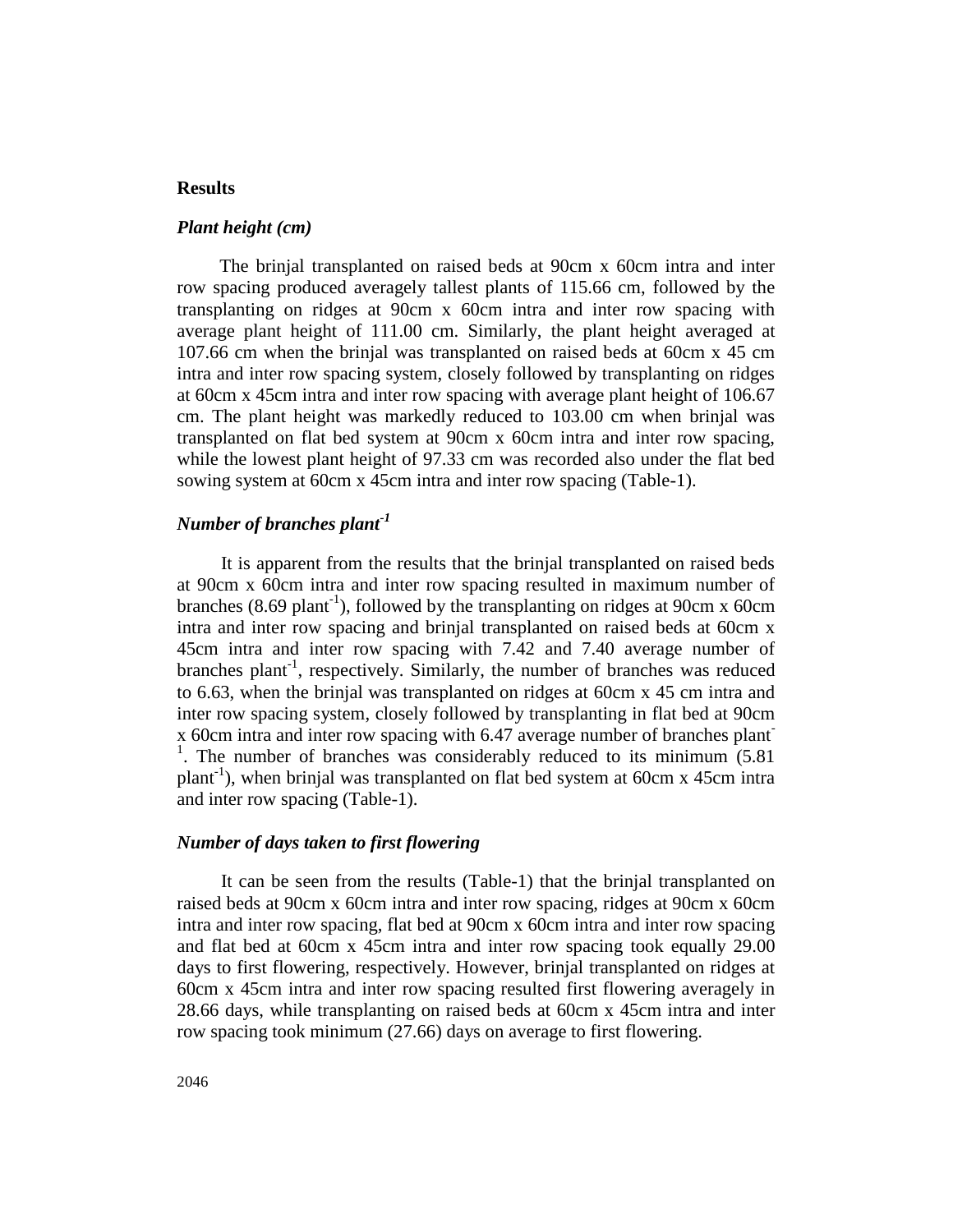#### *Number of days taken to first fruit harvest*

It is apparent from the results that the brinjal transplanted on ridges at 60cm x 45cm intra and inter row spacing took relatively greater number of days (42.33) to first fruit harvest, followed by ridge sowing at 90cm x 60cm intra and inter row spacing or flat bed sowing at 90cm x 60cm intra and inter row spacing, where the crop equally took 42.00 days to first fruit harvest, respectively. The brinjal transplanted on flat bed at 60cm x 45cm intra and inter row spacing resulted first fruit harvest averagely in 41.66 days, while transplanting on raised beds either at 60cm x 45cm or 90cm x 60 cm intra and inter row spacing took equally minimum (41.33 days) on average to first fruit harvest (Table-1).

**Table 1.** Mean Plant height, branches plant<sup>-1</sup>, days taken to flowering and  $1<sup>st</sup>$ fruit harvest of brinjal as influenced by different sowing patterns

| <b>Treatments</b>                                                          | <b>Plant</b> height<br>(cm) | No.of<br>branches<br>plant <sup>-1</sup> | No.of days<br>to<br>flowering | No.of days<br>to $1st$ fruit<br>harvest |
|----------------------------------------------------------------------------|-----------------------------|------------------------------------------|-------------------------------|-----------------------------------------|
| $T1 =$ Raised beds at 60 X 45 cm Intra and<br>Inter row spacing            | 107.66bc                    | 7.40 <sub>b</sub>                        | 27.66                         | 41.33                                   |
| $T2$ Raised beds at 90 X 60 cm Intra and<br>Inter row spacing              | 115.66a                     | 8.69a                                    | 29.00                         | 41.33                                   |
| T3= Ridges at $60 \text{ X } 45 \text{ cm}$ Intra and Inter<br>row spacing | 106.67bc                    | 6.63c                                    | 28.66                         | 42.33                                   |
| $T4 =$ Ridges at 90 X 60 cm Intra and Inter<br>row spacing                 | 111.00ab                    | 7.42 <sub>b</sub>                        | 29.00                         | 42.00                                   |
| $T5$ Flat bed at 60 X 45 cm Intra and Inter<br>row spacing                 | 97.33d                      | 5.81 d                                   | 29.00                         | 41.66                                   |
| $T6 =$ Flat bed at 90 X 60 cm Intra and Inter<br>row spacing               | 103.00c                     | 6.47 c                                   | 29.00                         | 42.00                                   |
| S.E.±                                                                      | 0.9359                      | 0.0629                                   | 0.5561                        | 0.5092                                  |
| LSD 0.05                                                                   | 3.933                       | 0.2602                                   | NS.                           | NS.                                     |
| LSD 0.01                                                                   | 5.388                       | 0.3564                                   | NS.                           | NS.                                     |
| $CV\%$                                                                     | 4.14                        | 3.13                                     | 4.74                          | 2.99                                    |

Mean values with same letters do not differ significantly at 0.05 probability level.

# *Number of fruits plant-1*

2047 The brinjal transplanted on raised beds at 90cm x 60cm intra and inter row spacing produced maximum number of fruits  $(14.93)$  plant<sup>-1</sup>, followed by the transplanting on ridges at 90cm x 60cm intra and inter row spacing and brinjal transplanted on raised beds at 60cm x 45cm intra and inter row spacing with  $12.84$  and  $12.47$  average number of fruits plant<sup>-1</sup>, respectively. However, the number of fruits was reduced to 11.62, when the brinjal was transplanted on ridges at 60cm x 45 cm intra and inter row spacing system, closely followed by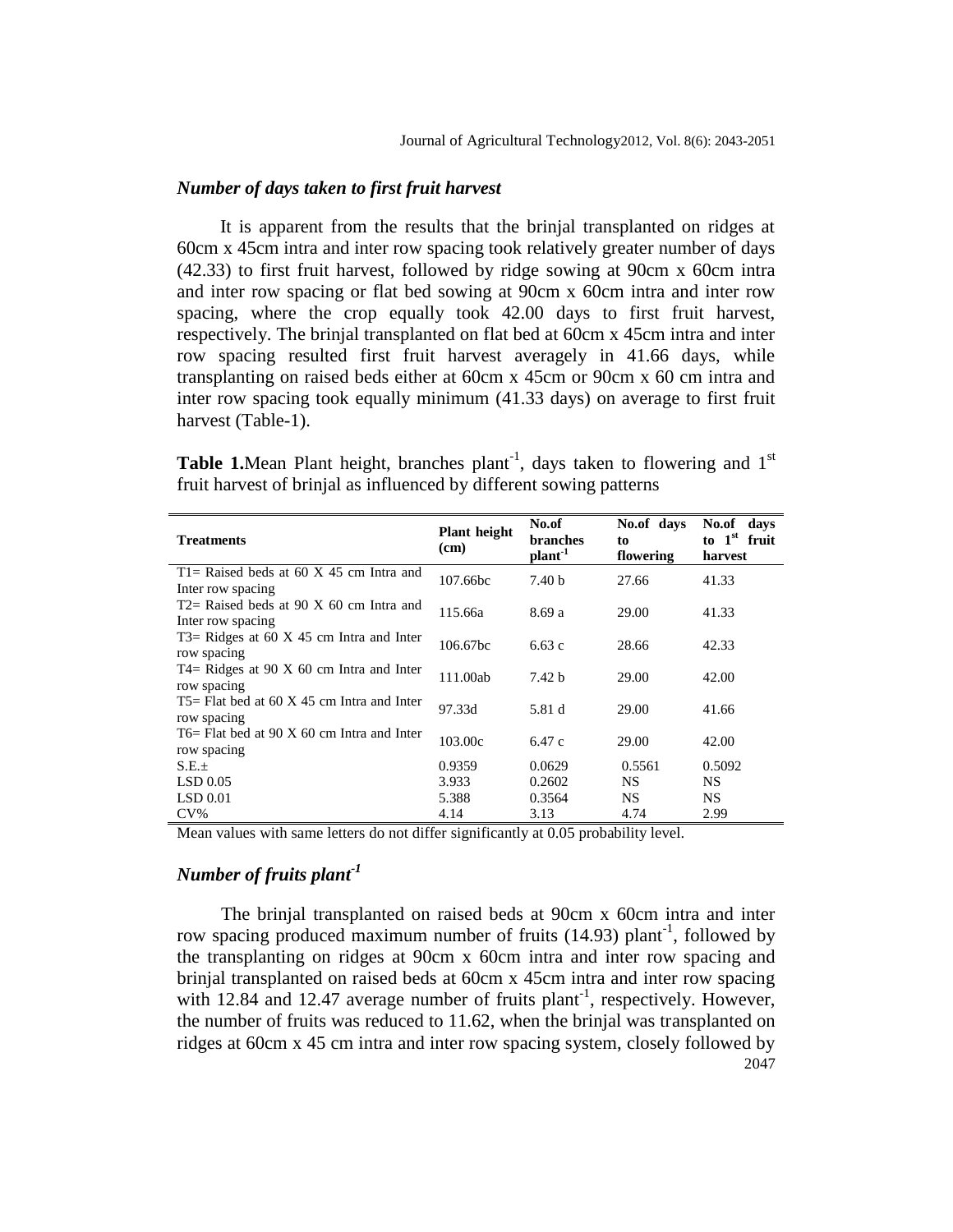transplanting in flat bed at 90cm x 60cm intra and inter row spacing with 10.26 average number of fruits plant<sup>-1</sup>. The number of fruits was markedly reduced to its minimum level  $(8.89 \text{ plant}^{-1})$ , when brinjal was transplanted on flat bed system at 60cm x 45cm intra and inter row spacing (Table-2).

#### *Weight of single fruit (g)*

It is evident from the results that the brinjal transplanted on raised beds at 90cm x 60cm intra and inter row spacing resulted in single fruit weight of 183.33 g, followed by the transplanting on ridges at 90cm x 60cm intra and inter row spacing and raised beds at 60cm x 45cm intra and inter row spacing with 173.00 and 170.33 g average weight of single fruit, respectively. However, the weight of single fruits was decreased considerably to 161.00 g, when the brinjal was transplanted on flat beds at 90cm x 60cm intra and inter row spacing system, closely followed by transplanting on ridges at 60cm x 45cm intra and inter row spacing with 154.66 g average weight of single fruit. The number of fruits was further decreased and reached to minimum (152.66 g), when brinjal was transplanted on flat bed system at 60cm x 45cm intra and inter row spacing (Table-2).

# *Fruit yield ha-1 (tons)*

The brinjal crop transplanted on raised beds at 90cm x 60cm intra and inter row spacing produced significantly highest fruit yield of  $34.899$  tons ha<sup>-1</sup>, closely followed by transplanting on raised beds at 60cm x 45cm intra and inter row spacing with average fruit yield of  $33.406$  tons ha<sup>-1</sup>. The brinjal seedlings transplanted on ridges at 90cm x 60cm intra and inter row spacing produced fruit yield of 30.775 tons ha<sup>-1</sup>, while the yield ha<sup>-1</sup> was reduced to 29.412 tons when transplanting was done on ridges at 60cm x 45cm intra and inter row spacing. The results further showed that the fruit yield was decreased to 28.114 tons ha<sup>-1</sup> when brinjal was transplanted on flat bed at 90cm x 60cm intra and inter row spacing. However, the fruit yield ha<sup>-1</sup> reached to its lowest i.e.  $26.802$ tons ha<sup>-1</sup> when transplanting was done on flat bed at 60cm x 45cm intra and inter row spacing (Table-2).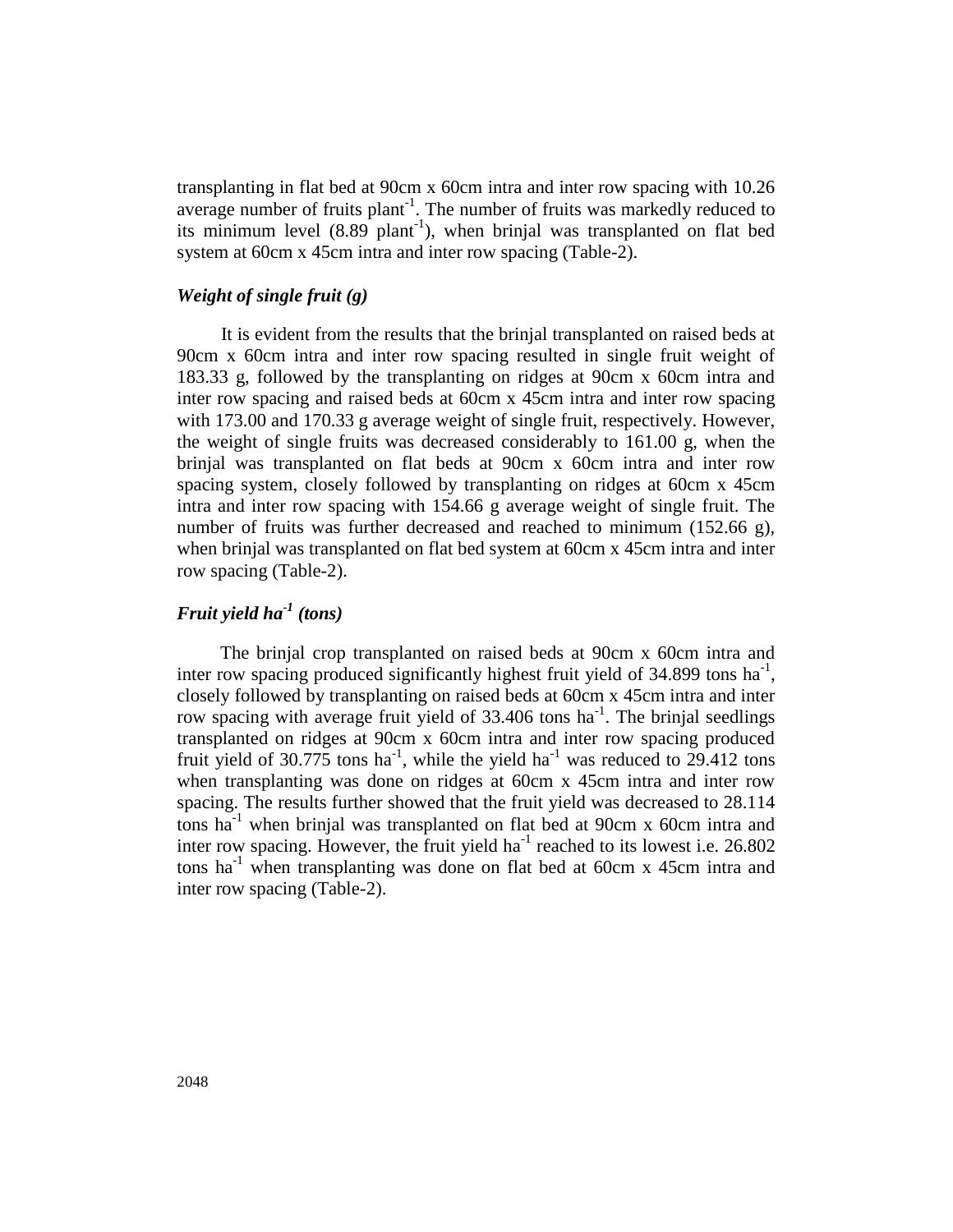| <b>Treatments</b>                                          | No.of<br>fruits<br>plant <sup>-1</sup> | Weight<br>оf<br>single fruit $(g)$ | <b>Fruit vield</b><br>$(t \text{ ha}^{-1})$ |
|------------------------------------------------------------|----------------------------------------|------------------------------------|---------------------------------------------|
| T1= Raised beds at 60 X 45 cm Intra and Inter row spacing  | 12.47 <sub>b</sub>                     | 170.33 bc                          | 33.406 a                                    |
| $T2$ Raised beds at 90 X 60 cm Intra and Inter row spacing | 14.93a                                 | 183.33 a                           | 34.899 a                                    |
| $T3 =$ Ridges at 60 X 45 cm Intra and Inter row spacing    | 11.62 <sub>bc</sub>                    | 154.66 d                           | 29.412 bc                                   |
| $T4 =$ Ridges at 90 X 60 cm Intra and Inter row spacing    | 12.84 <sub>b</sub>                     | 173.00 ab                          | 30.775 b                                    |
| $T5 =$ Flat bed at 60 X 45 cm Intra and Inter row spacing  | 8.89 d                                 | 152.66 d                           | 26.802 d                                    |
| T6= Flat bed at 90 X 60 cm Intra and Inter row spacing     | 10.26cd                                | $161.00$ cd                        | 28.114 cd                                   |
| $S.E.+$                                                    | 0.2759                                 | 2.0507                             | 0.2846                                      |
| $LSD$ 0.05                                                 | 1.1600                                 | 8.6170                             | 1.196                                       |
| LSD 0.01                                                   | 1.5890                                 | 11.810                             | 1.638                                       |
| $CV\%$                                                     | 5.71                                   | 3.03                               | 2.28                                        |

Table 2. Mean number of fruits plant<sup>-1</sup>, weight of single fruit and fruit yield ha<sup>-</sup> <sup>1</sup> of brinjal as influenced by different sowing patterns

Mean values with same letters do not differ significantly at 0.05 probability level.

#### **Discussion**

The developments and further innovations in crop production technologies in the developed countries of the world is a regular feature and subsequently they are far ahead of our farmers. Although brinjal is cultivated almost in all parts of Pakistan, but little work has been done on knowing the methods of cultivation and crop raising patterns to get the high fruit production with reduced cost. According to Fuchsia (2006), there is a number of sowing patterns with varying spacing. The sowing systems included ridge sowing, flat bed sowing, raised bed sowing, etc. with change of between and within row spacing.

The results of the present study indicated that on the basis of brinjal fruit yield ha<sup>-1</sup>, raised bed sowing pattern at 90cm x 60cm intra and inter row spacing ranked  $1<sup>st</sup>$  with 115.16 cm plant height, 8.69 branches plant<sup>-1</sup>, took 29 days to first flowering, 41 days to first fruit harvest,  $14.94$  fruits plant<sup>-1</sup>,  $183.33$  g single fruit weight,  $47.11$  kg fruit yield plot<sup>-1</sup> and  $34.899$  tons fruit yield ha<sup>-1</sup>. It was concluded from the results that there was remarkable difference in brinjal fruit yield ha<sup>-1</sup> when the effect of sowing pattern or intra and inter row spacing is taken into account. The fruit yield  $ha^{-1}$  was greatly influenced by sowing pattern and raised bed system showed superior fruit yields when compared with ridge system and flat bed system. These results are partially supported by Benedictos (2000) who examined the effect of sowing patterns based on plant and row spacing for brinjal, and ridge sowing at 100 x 40 cm spacing intra and inter row spacing showed the highest mean yields of 40 tons  $ha^{-1}$ . Similarly, Hassan (2000) reported that increasing plant density significantly reduced early fruit weight/plant, total number and weight of fruit/plant and increased the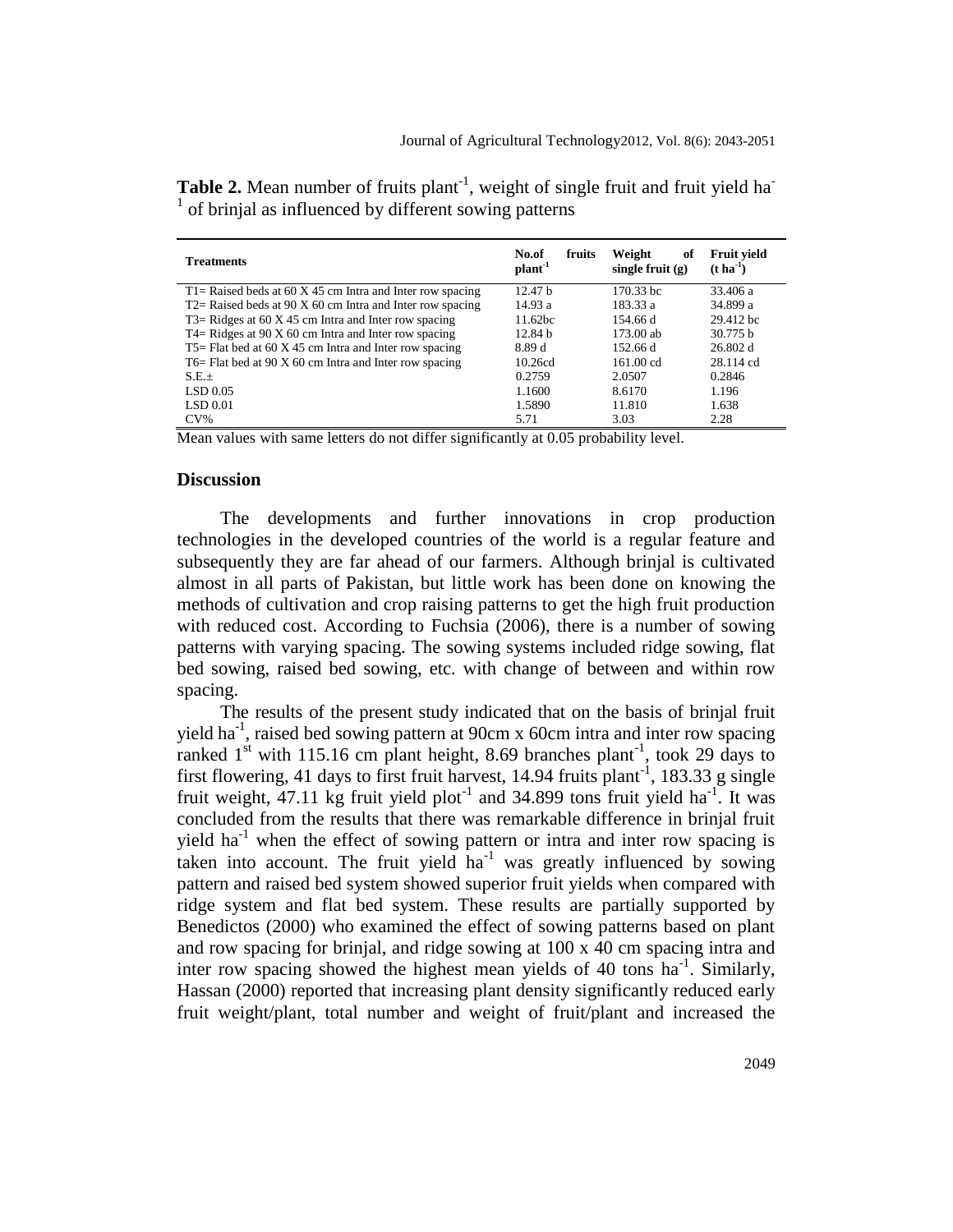average fruit weight, but considered spacing 80 cm apart for higher brinjal fruit yields.

A considerable research on the similar aspects of brinjal has been carried out world over. From India, Singh and Syamal (2001) reported highest brinjal fruit yield at the spacing of 60 cm X 60 cm. In Portugal, Paturde *et al*. (2002) obtained higher fruit yields in brinjal under ridge sowing system, while in India Vijayakumar *et al*. (2002) recommended 75 x 60 cm intra and inter row spacing in brinjal for highest yields. In another study, Black e*t al.* (2003) reported that brinjal was cultivated on 8" raised beds combined to compare the yield performance by ridge method of planting and fruit yield was highest in the flat bed treatment when compared to any treatment that used a raised bed; while from India Harminder *et al*. (2003) reported that plant spacing at 75 x 45 had maximum plant height, days to first fruit picking, and number of fruits per plant and marketable and total yield. The results reported by Pessarakli and Dris (2003) conclude that 90 x 120 plant and row spacing and sowing on ridges resulted higher fruit yields per plant as compared to rest of the planting systems and spacing.

Few more studies have been published which are well in line with the findings of the present study. Silva and Silva (2005) reported that brinjal plants were spaced about 500 mm apart in rows drawn 75 cm to 150 cm apart and reported higher fruit yields, while Fuchsia (2006) suggested ridge system of sowing brinjal with spacing of 45 cm to 60 cm between plants, depending on cultivar, and 60 cm to 90 cm between rows for producing high fruit yields. Similarly, Kogbe (2006) recommended that both the local and exotic brinjal varieties be planted at a spacing of 90 x 60cm. In another similar study, Benedictos (2007) found that the highest brinjal fruit yield was obtained with the spacing of  $75 \times 40$  cm. The Ikissan (2007) in India, found that 90cm apart rows either in the plain beds or on ridges proved superior in terms of fruit yield of brinjal. The comparative scenario of the findings of the present study and researches carried out in other parts showing concurrence, but with few of the studies entire agreement has been noted, while few others have partial agreement with the findings of the present research.

# **Conclusion**

It was concluded from the results that there was remarkable difference in brinjal fruit yield ha<sup>-1</sup> when the effect of sowing pattern or intra and inter row spacing is taken into account. The fruit yield  $ha^{-1}$  was greatly influenced by sowing pattern and raised bed system showed superior fruit yields when compared with ridge system and flat bed system.